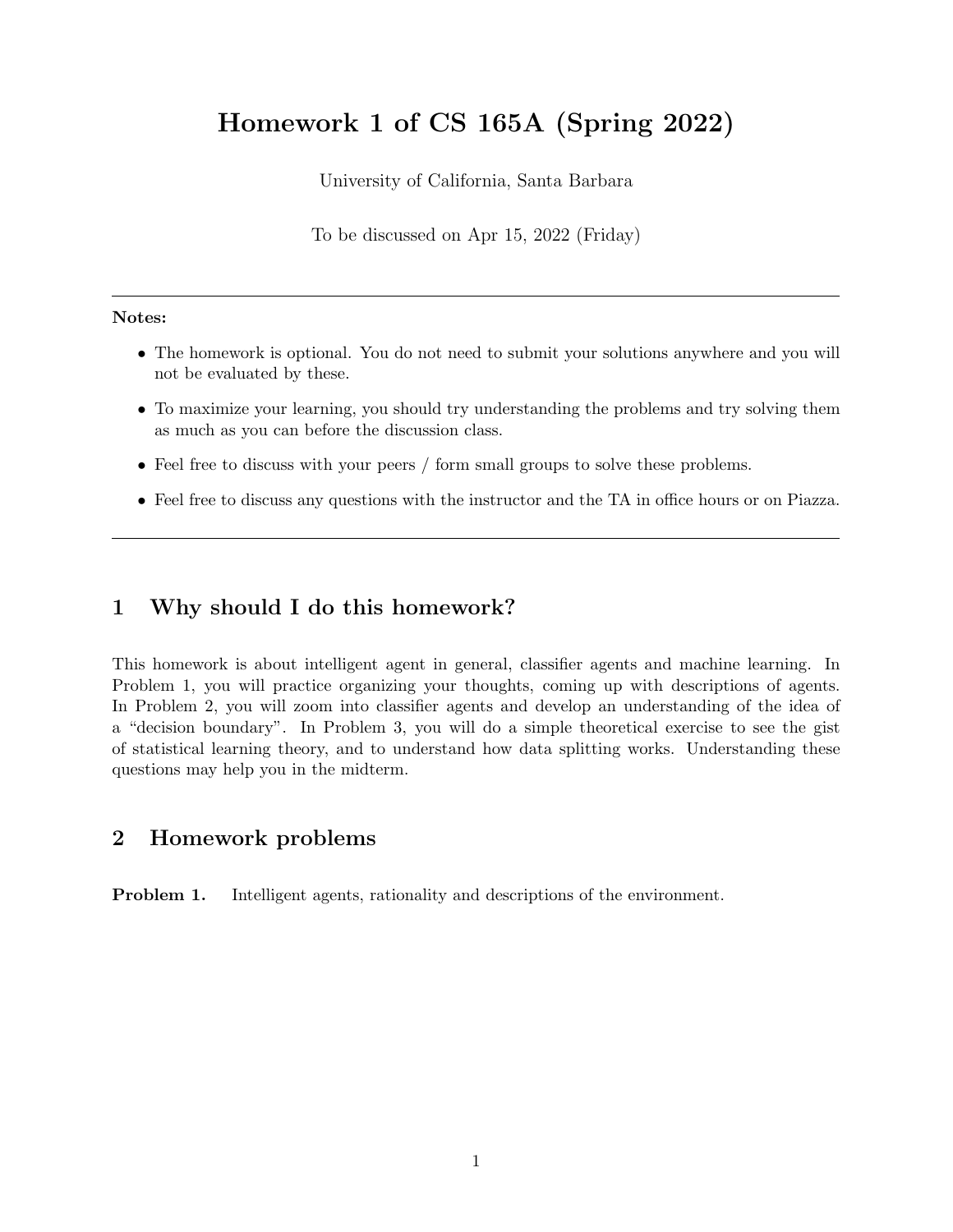

Figure 2.2 A vacuum-cleaner world with just two locations.

| Percept sequence                                                                         | Action |
|------------------------------------------------------------------------------------------|--------|
| [A, Clean]                                                                               | Right  |
| [A, Dirty]                                                                               | Suck   |
| [B, Clean]                                                                               | Left   |
| [B, Dirty]                                                                               | Suck   |
| [A, Clean], [A, Clean]                                                                   | Right  |
| [A, Clean], [A, Dirty]                                                                   | Suck   |
|                                                                                          |        |
| [A, Clean], [A, Clean], [A, Clean]                                                       | Right  |
| [A, Clean], [A, Clean], [A, Dirty]                                                       | Suck   |
|                                                                                          |        |
| Figure 2.3<br>Partial tabulation of a simple agent function for the vacuum-cleaner world |        |

- (a) Let us inspect the vacuum-cleaner example again from the textbook. Under the assumption listed on textbook page 38:
	- (i) Explain that why this vacuum-cleaner agent function described in Figure 2.3 is rational.
	- (ii) If each movement of the cleaner generate a unit cost, explain that now a rational agent needs to maintain an internal state.
	- (iii) Back to the original problem, now there is a naughty pet dog in the environment. At each time step, each clean square has a 50% chance of becoming dirty. Briefly explain how can you modified the rational agent in this case.
- (b) For each of the following activities, give a PEAS description of the task environment and characterize it in terms of the properties listed in textbook Section 2.3.2.
	- (i) Playing soccer as a robot.

shown in Figure 2.2.

 $=$ 

(ii) Internet laptop-shopping agent. (an intelligent agent that helps a customer to shop for a laptop on a website.)

Problem 2. Classifiers and Machine Learning.

(a) What are the P,E,A,S description of a classifier agent?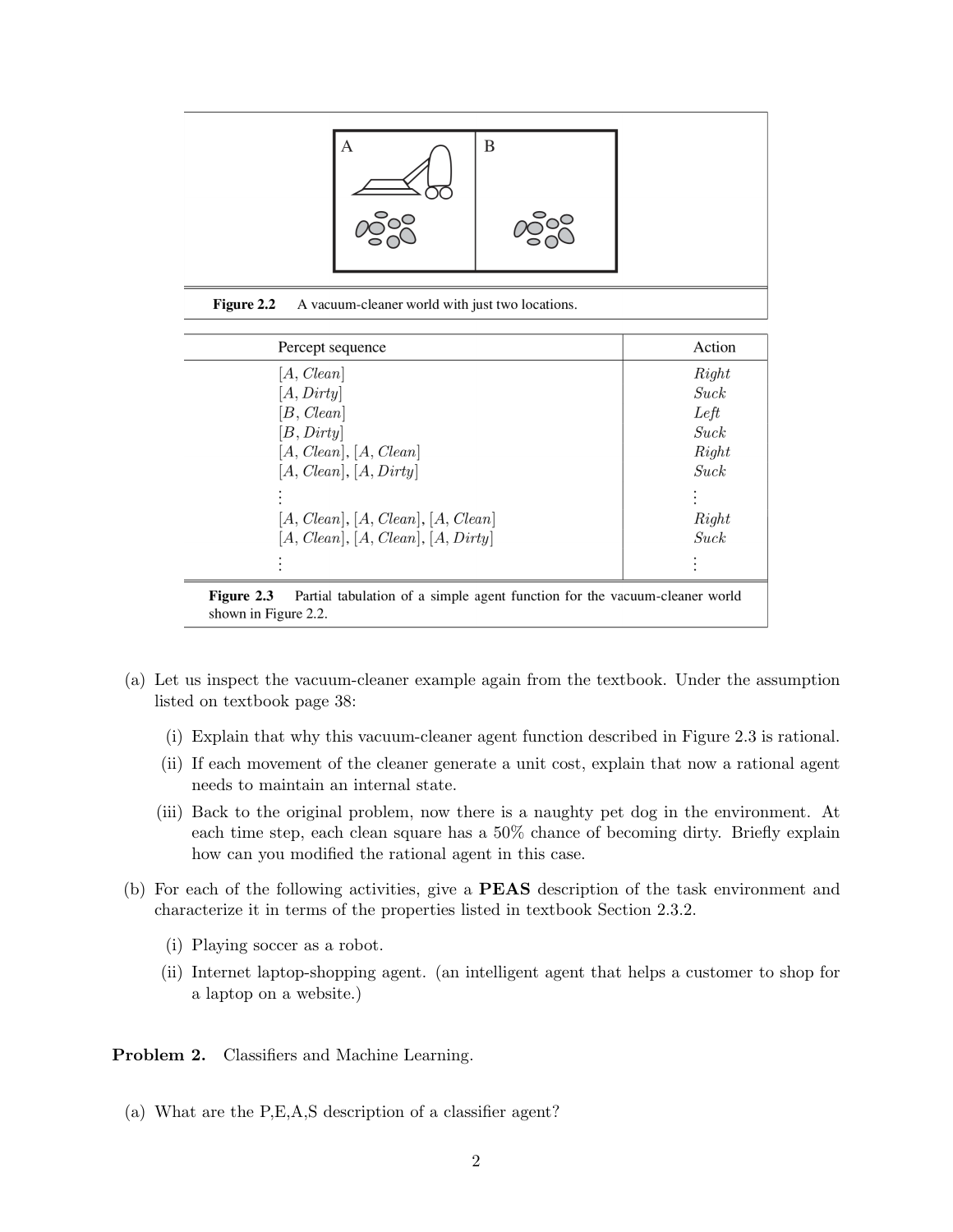

- (b) Let the feature space be  $\mathbb{R}^2$ , i.e., two continuous features. Consider a decision tree classifier with depth  $= 2$  (branching on one variable by thresholding on each level, the variables to branch on can repeat). What are the possible boundaries representable by this classifier on a 2D feature plane? Is there a depth 2 decision tree that gives perfect classification in the example above?
- (c) Draw the decision boundary of a 1-nearest neighbor classifier in the example above.



(d) (Challenge question) For a problem with a feature vector  $x \in \mathcal{X} = \{0,1\}^d$  (Notice that all features are binary valued). How many unique binary classifiers are there in total in the entire universe (not necessarily linear classifiers or decision trees)?